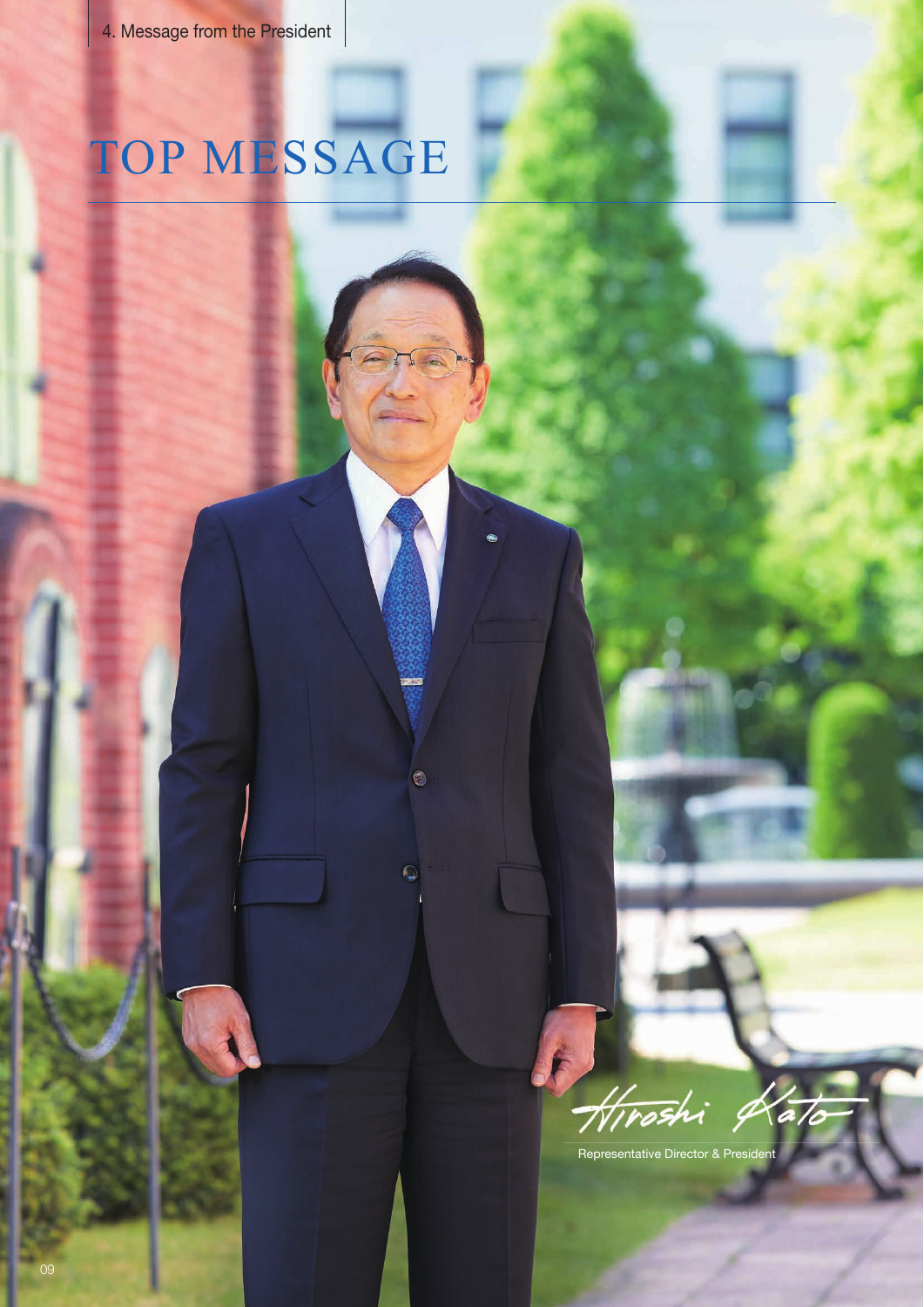# The group's true value is put in test. Great shifts are underway to enable Noritake to become a truly powerful company.

### Looking Back at FY2020 and a Business Overview

It goes without saying that the economic impact from the expanding COVID-19 infections worldwide has been severe for Japan as well as the countries all over the world. And not simply because of COVID-19, the business environment in which our group operates continues to change. Risks have been incurred from natural disasters and climate change, as well as changing trends caused by trade issues. The Noritake Group has continued to operate within this environment, with maximum considerations to prevent further COVID-19 infections. The impact from COVID-19 was most significant in our first two quarters, but we have started to see some recovery from the end of the third quarter onward.

As a result, FY2020 sales for the Noritake Group were down YoY by 11.3 percent to 107 billion yen. Operating profits were down YoY by 39.2 percent to 2.557 billion yen and ordinary profits were 4.480 billion yen. Overviews for each of our businesses are below.

### ▶ Overview for FY2020

### **I** Industrial Products Business

The impact of major production adjustments within Japan for our primary business drivers, automobiles, steel, and bearings, has resulted in lower sales, despite a trend toward recover near the end of the fiscal year. Sales have also been lower overseas, although we have witnessed resurging production as a result of the restart of China's economy and recovering demand, as well as a gradual recovery in Europe and North America, together with Southeast Asia.

#### **Ceramics & Materials Business**

Sales have greatly increased for electronic paste as a result of the firm demand for electronics used in both high-speed cellular communications and in personal computers. In addition to the impact from stable trends for communication infrastructure, the recovery in trends for automotive applications has led to increased sales. Sales of thick-film circuit boards. ceramic raw materials, and vacuum fluorescent displays, which were affected by effects of lower customer demand, decreased significantly.

#### ■ Engineering Business

Given the delays in installation work and cutbacks of infrastructure investments as a result of COVID-19, the sales were lower for our primary drying furnaces and heating furnaces. The sales also declined for mixing and agitation equipment because of the less orders from general chemical sector. For filtration systems, there have been orders for large-scale bearings systems, but overall demand has trended lower, and sales have been down for both Japan and overseas. There have been major decreases for carbide-tipped circular sawing machines as well, given the downward trends for automobiles and machinery both within Japan and overseas.

### ■ Tabletop Business

Although the increasing rates of COVID-19 infections in Japan increase our sales for online shopping, the overall sales largely decreased due to down for sales to airlines, department stores, hotels and restaurants.

Despite the increase of overseas online sales, the sales decreased due to the temporary closing of our major dedicated retailers in the Unites States and decreased sale rates for hotels, restaurants and airlines in other countries and regions.

### Main progress of the Three-year Business Plan in FY2020

FY2020 was the mid-point for the 11th Three-year Business Plan. The entire group has been involved in our four basic strategies: promoting the development of competitive new products and new technologies, reinforcing overseas production sites and promoting overseas market development, reconstructing our domestic sales structure and manufacturing structure, and unifying our approaches to manufacturing, the environment, safety, and changes to the way we work. These strategies were designed to retransform the business fundamentals of our group to transform it to the group with a higher-profit organizational culture. Increasing COVID-19 infections have greatly changed the business environment and we have therefore added the acceleration of Concentration in Core Competence as our highest-priority strategy.

The progress and principal efforts for the 11th Three-year Business Plan are as follows.

### **01**  $\int_{0}^{2\pi}$   $\frac{1}{\pi}$   $\frac{1}{\pi}$   $\frac{1}{\pi}$   $\frac{1}{\pi}$   $\frac{1}{\pi}$   $\frac{1}{\pi}$   $\frac{1}{\pi}$   $\frac{1}{\pi}$   $\frac{1}{\pi}$   $\frac{1}{\pi}$   $\frac{1}{\pi}$   $\frac{1}{\pi}$   $\frac{1}{\pi}$   $\frac{1}{\pi}$   $\frac{1}{\pi}$   $\frac{1}{\pi}$   $\frac{1}{\pi}$   $\frac{1}{\pi}$   $\frac{1}{$

Progress has been made by Concentrating in Core Competence on development themes to increase the speed to realize products. This especially applies for the Ceramics & Materials Business and the Engineering Business, where the focus is on developing new products and finding new applications for products in the electronic parts and lithium battery fields, given the increasing demand that has resulted from the shift to electric automobiles and the increasing speed of communication.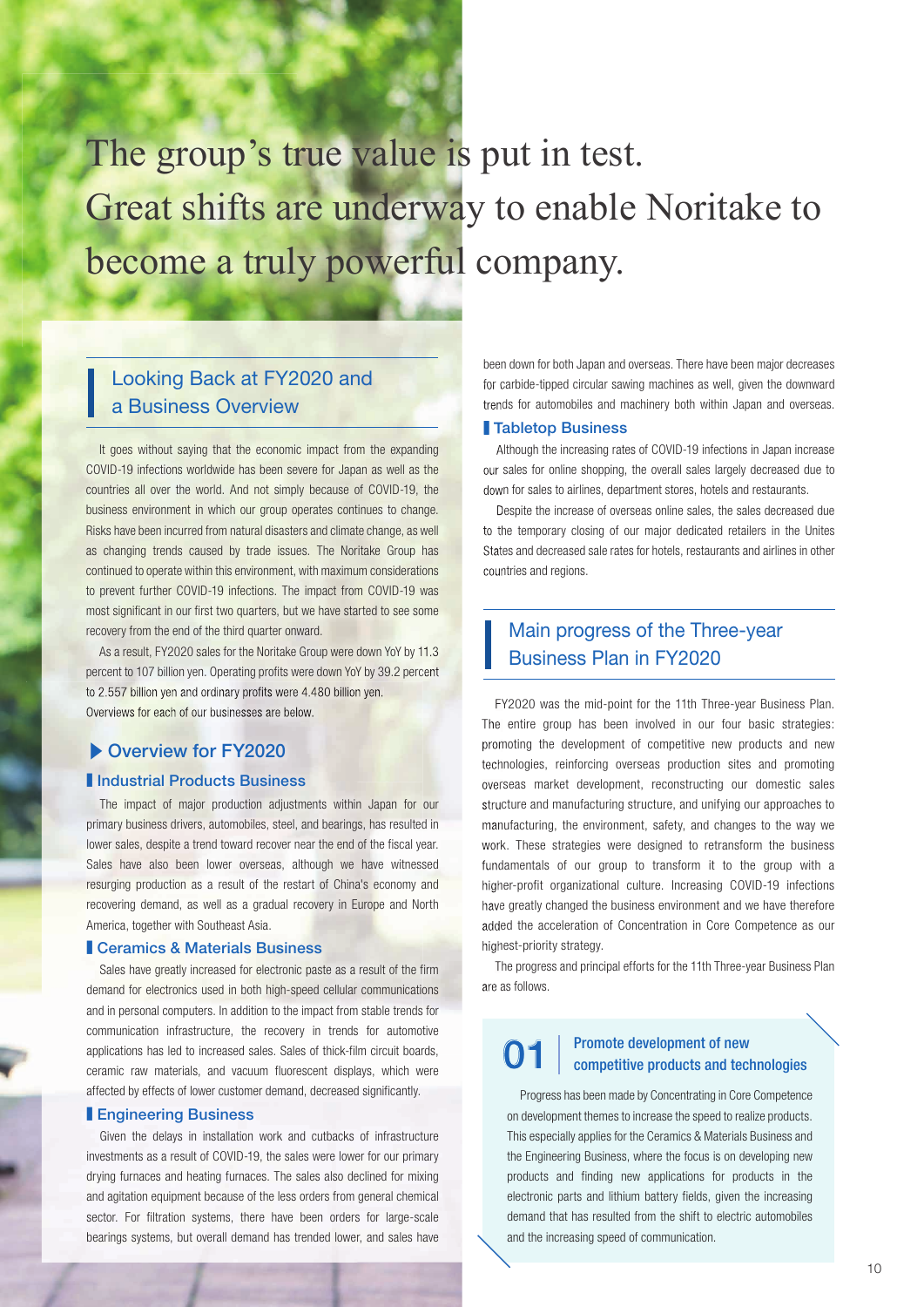# **02**

### Reinforcement of overseas production sites and promotion of overseas market development

The plans to increase production at the plant in Suzhou, China, and to expand the plant facilities in Thailand have been revised because the plans were delayed due to the spread of COVID-19. We continue to monitor the impact of COVID-19 on global economics and to respond appropriately.

### Reconstruction of our domestic sales<br>structure and manufacturing structure

Efforts were made to consolidate and reorganize locations to improve operational efficiencies and to reduce transportation costs for the Industrial Products Business. In addition, new manufacturing lines were added at plants within Japan for the Ceramics & Materials Business, increasing our production capacity for electronic components such as multi-layer ceramic capacitors.

### Unification of business with "Noritake Manufacturing activity", "Environmental activities", "Occupational safety and health activities" and "Work style reform" **04**

The company worked together in order to push forward with the activities. The manufacturing and technology divisions worked to develop management tools and standards for safety, quality and production, while the sales and management division focused on increasing business efficiencies. As we promoted the activities, online meetings have been utilized to keep our employees safe from infection in the face of COVID-19.

All the above is connected to our successes for safety, quality, production, and environmental issues.

### Accelerating Concentration in Core Competence for the Future

The Tabletop Business is our core business which started at the foundation of the company, and has been an ongoing part of Noritake for more than 100 years. Regardless of its long history, there have been concerns that there are areas in the business which is no longer appropriate for our times. In FY2020, a review of the business was put forward to both analyze all processes, from development and manufacturing through sales, to identify ways to improve the growth and profitability aspects of the business. Updates were also made to the online shop in March of 2021 to strengthen our online sales as part of our Concentration in Core Competence for the market. Plans call for further strengthening of online sales.

When we consider trends for our Industrial Products Business. we see the acceleration of shifts to electric vehicle production in the automobile industry and ever faster changes to the market environments both within Japan and overseas. As such, the expectation is that the demand for grinding and polishing equipment will contract in future. We believe that a further emphasis on synergy, taking advantage of the uniqueness of each group company, is needed to respond to these current trends. We reviewed the structure of our group companies and the Industrial Products Business and will start operating two business systems, one for general purpose items and one for custom orders, starting in FY2021. These efforts will lead to improved profitability for each of our product groups.

These are based on a newly added, highest-priority strategy for the three-year business plan: accelerating Concentration in Core Competence. This applies to other businesses as well, and business resources will be focused on products with higher profitability. Effective strategies will also be taken for less profitable products.

Moving forward, the Noritake Group will not only focus technological and business resources on areas where we anticipate future growth, including energy and communication, but we will also invest in mergers and acquisitions. Furthermore, the New Business Promotion Committee will play a role in FY2021 to advance the quicker conversion of development themes to actual business.

### Strengthening our Commitment to the Environment, Society, and Governance (ESG)

Demands on companies for social responsibility are growing in volume. In response, we will strengthen our commitment to the environment, society, and governance (ESG) as one of the business issues raised in the 11th Three-year Business Plan.

While recognizing that protection of the safety and health of all workers is the highest priority of all of our corporate activities, the Noritake Group works to create safe, comfortable, and motivating workplaces. A new work-from-home system was developed in FY2020 in response to growing numbers of COVID-19 infections.

We are also working to advance working environments that allow for a better work-life balance for all employees, regardless of gender or age. To further encourage the taking of paid leave, additional paid leave days will be offered to younger employees starting in FY2021.

In addition to the above, we plan to continue introducing more flexible and diverse work styles.

Within our governance efforts, the Nomination and Compensation Committee we established in FY2019 has increased the rational aspects and the transparency for executive personnel and compensation decisions. Furthermore, we focused in FY2020 to improve the effectiveness of corporate governance, including efforts to implement executive training